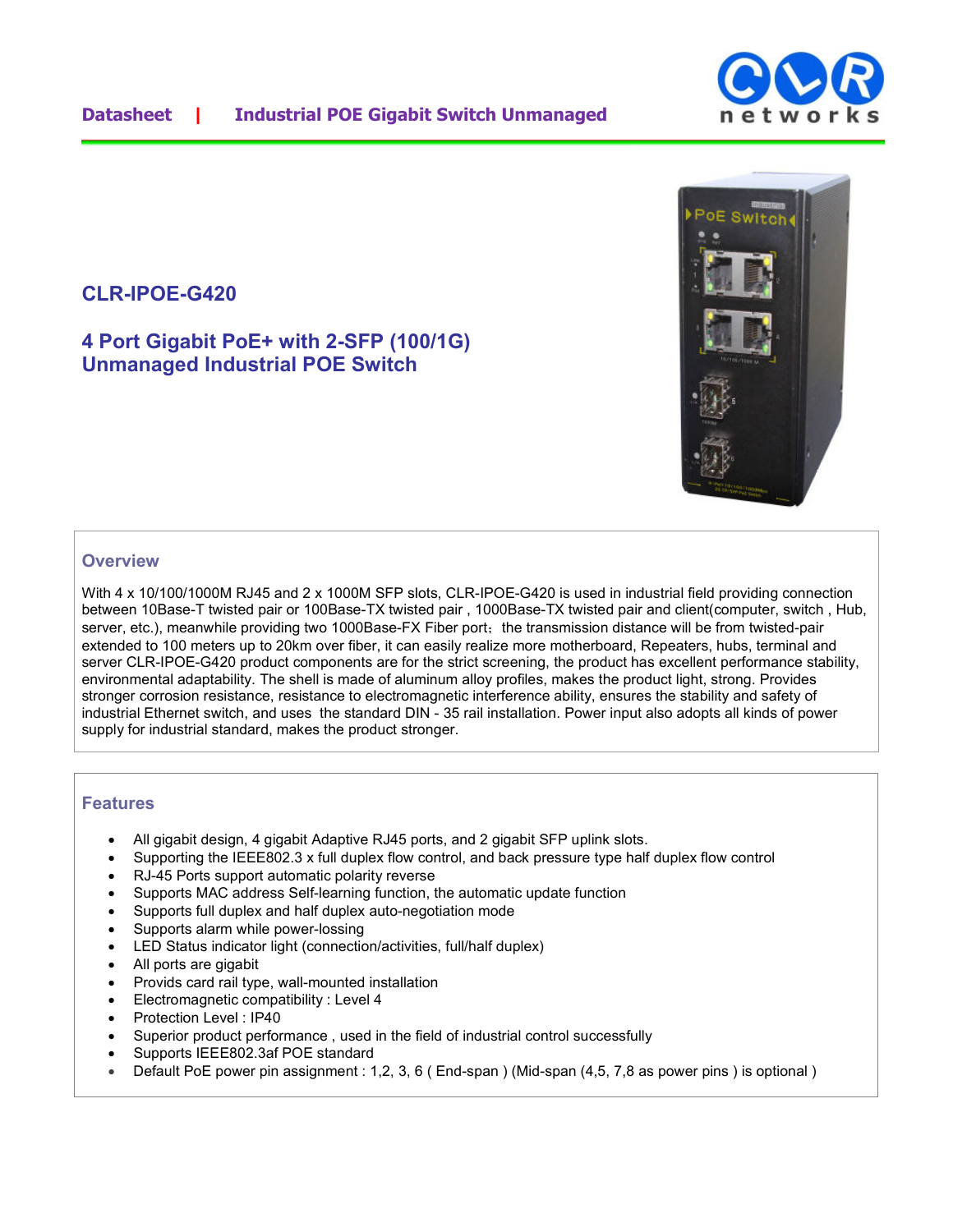

# **Datasheet | Industrial POE Gigabit Switch Unmanaged**

| <b>Specifications</b>                           |                                                                                                                                                                                                                                                   |
|-------------------------------------------------|---------------------------------------------------------------------------------------------------------------------------------------------------------------------------------------------------------------------------------------------------|
| Interface                                       | Four 10/100/1000M RJ45 ports, two 1000M SFP slots                                                                                                                                                                                                 |
| <b>PoE Parameters</b>                           | Supports IEEE802.3af international standard<br>Max Port Power: 15.4W<br>Total power: 75W<br>Power pin assignment: 1/2+; 3/6-(default)                                                                                                             |
| <b>Forwarding Pattern</b>                       | store-and-forward                                                                                                                                                                                                                                 |
| Wavelength of fiber<br>port                     | Single mode 1310nm or 1550nm, multimode: 850nm                                                                                                                                                                                                    |
| Transmission<br><b>Distance</b>                 | 20km(Single mode), 550m(multimode)                                                                                                                                                                                                                |
| Performance                                     | Backplane bandwidth: 20 GBPS<br>The packet buffer: 100 KBPS<br>Packet forwarding rate: 14.88Mbps<br>Address database size: 8 k<br>The average time between failures (MTBF) : 300000 hours                                                         |
| Network protocols<br>and<br>compliant standards | IEEE802.3: CSMA/CD<br>IEEE802.3i: 10Base-T<br>IEEE802.3u: 100Base-T<br>IEEE802.3ab: 1000Base-T<br>IEEE802.3z: 1000Base-LX                                                                                                                         |
| <b>LED</b> indicator lights<br>Power lights     | P1, P2; Interface lights: G1, G2                                                                                                                                                                                                                  |
| Power                                           | Input: $DC52V$ , $AC/DC85~265V$ (optional)<br>3 green terminals<br>Maximum power consumption: 7.2W<br>Supporting alarm while power-lossing (DC12V/DC24V)                                                                                          |
| <b>Dimensions</b>                               | W*H*L: 128*105*47mm                                                                                                                                                                                                                               |
| Environmental                                   | Working temperature: - 40 ~ 75 $\Box$<br>Storage temperature: $-40 \sim 85$<br>Relative humidity: $5\% \sim 95\%$ (non-condensing)<br>Store humidity: $10\% \sim 95\%$ , no condensation<br>Storage Height: an altitude of 3000 meters (10000 ft) |
| Certificates                                    | CE mark, commercial<br>FCC Part 15 Class B<br><b>VCCI Class B</b><br>EN 55022 (CISPR 22), Class B                                                                                                                                                 |
| Safety                                          | CE Mark ,commercial<br>CE/LVD EN60950                                                                                                                                                                                                             |